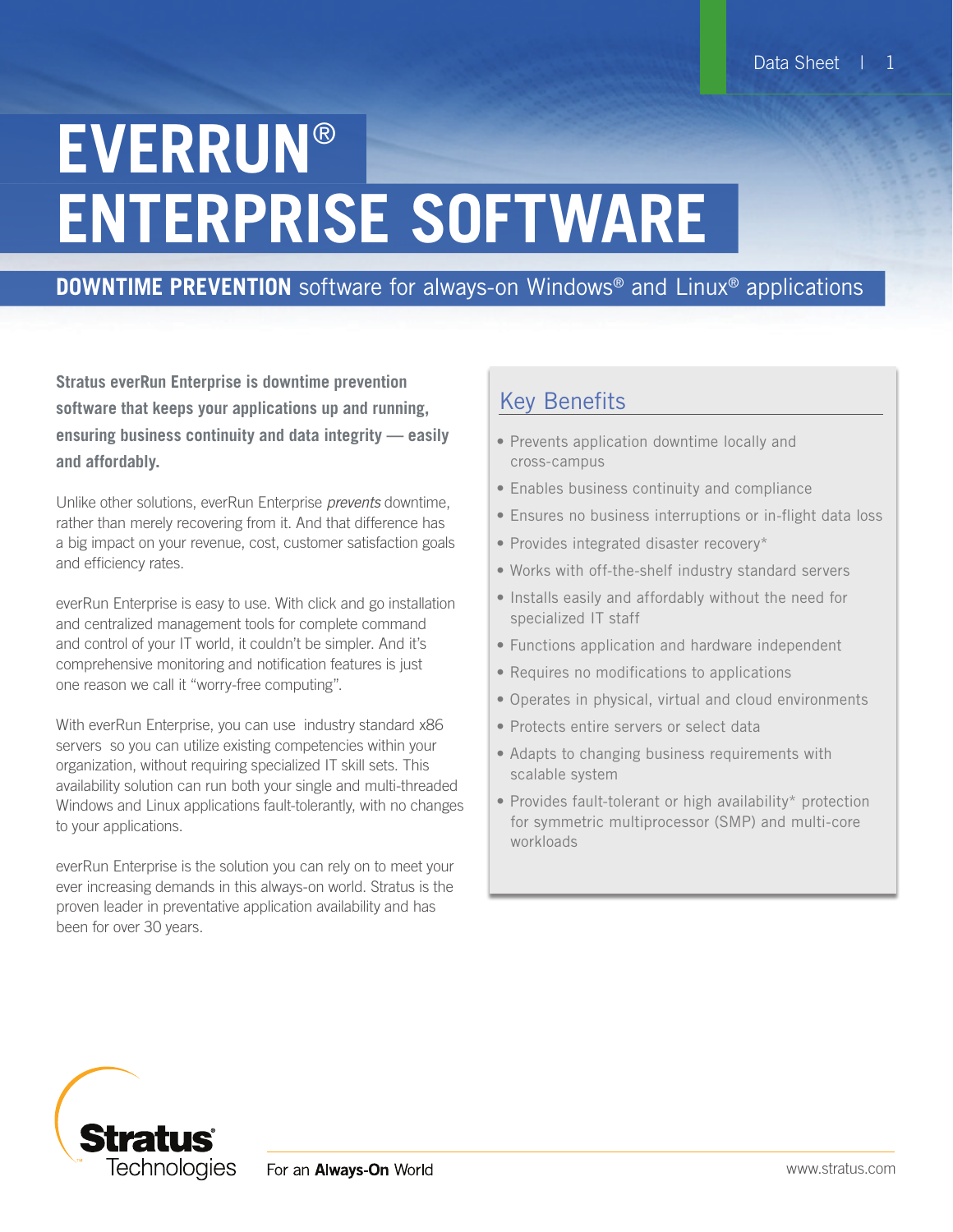# **How Does everRun Work?**

One application lives on two virtual machines. If one machine fails, the application continues to run on the other machine with no interruptions or data loss. If a component fails, it's replaced with the healthy component from the second system.

The I/O is automatically mirrored to the redundant server. Memory check-pointing ensures all in-flight transactions as well as data in memory and cache is preserved — without machine restarts.



*Stratus everRun Architecture Diagram*

## **Key Features**

#### **Achieve always-on availability with the Availability Engine**

The Availability Engine lies at the heart of everRun Enterprise. It ensures you won't have business interruptions because your applications co-exist on two virtual machines, with no changes to your applications, data loss or machine restarts.

#### **Know when to take action with the Watchdog Service**

Stratus' support center constantly monitors your system and automatically sends you a system level notification should a fault occur.

#### **Save time with The Stratus One View Console**

Monitor and manage everRun instances across multiple deployments from a centralized location. Build, designate and deploy servers and Virtual Machines.

#### **Simplify, accelerate and optimize performance management with Application Monitoring**

Get complete performance visibility across dynamic IT environments. Know immediately when an application or device is down and have it restart instantly to minimize downtime.

#### **Protect against localized disaster with SplitSite® Cross-Campus\* downtime prevention**

SplitSite provides application fault tolerance across geographically separated sites using synchronous replication. For more information go to: **<www.stratus.com/splitsite>**.

#### **Mitigate disaster impact with Disaster Recovery\***

Get up and running faster than ever before with built-in asynchronous replication between sites over a wide area network connection. For more information go to: **www.stratus.com/everRundisasterrecovery**.

*\* To be introduced in next point release."*

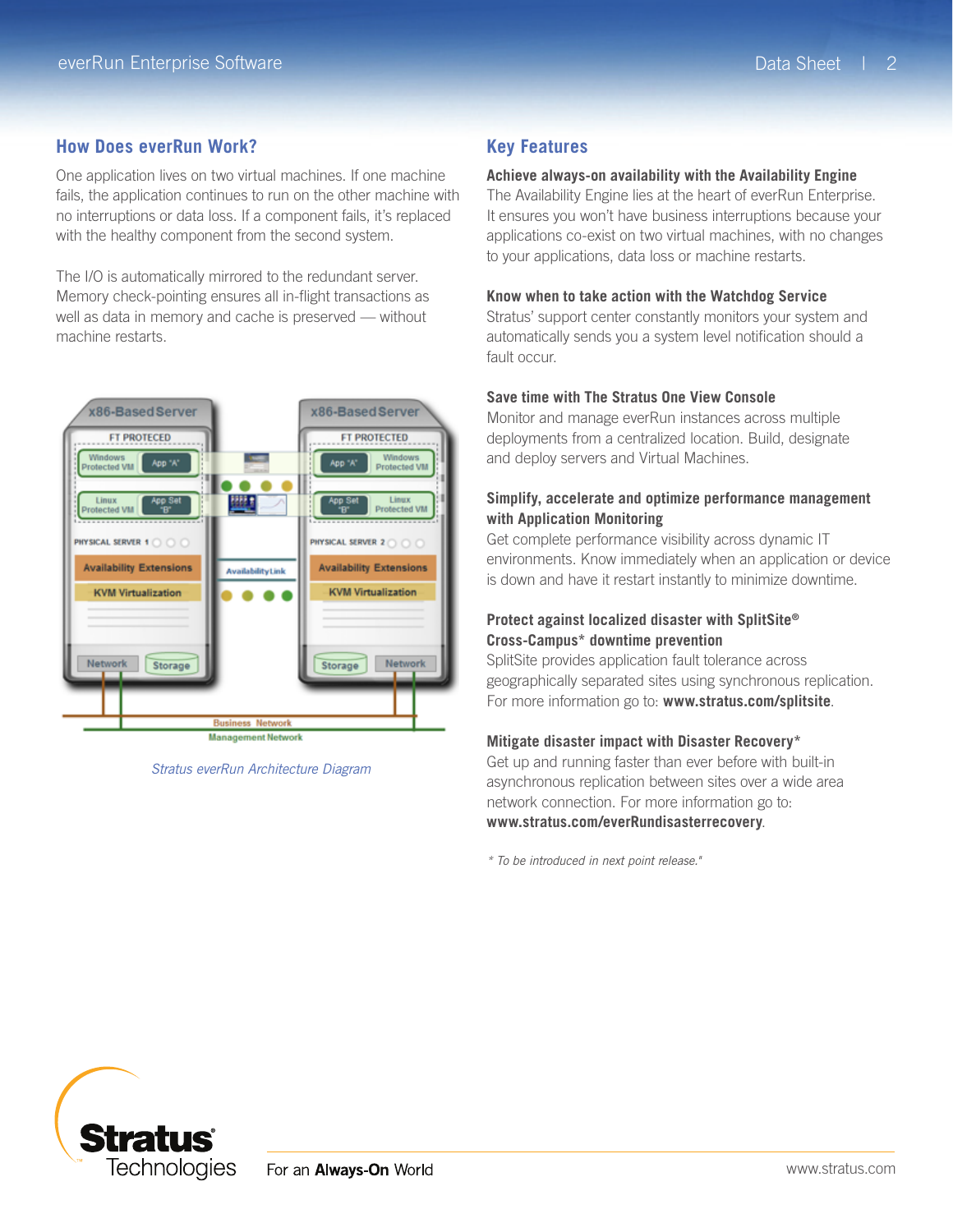### **Professional Services**

Stratus' Professional Services team is here to help you in many ways. Our portfolio encompasses a range of technology-enabled services that include comprehensive development and support for end-to-end, multi-vendor environments. These capabilities allow you to supplement your IT resources with customized solutions that address your unique business requirements.

Call on us for focused, modular services delivered by experts devoted to planning and implementing systems that protect the availability of your business operations. Our trusted availability advisors work with your staff to perform technology assessments, make recommendations and implement solutions. Most importantly, we help you define and manage an availability strategy and business continuity plan that exceeds business line requirements and industry compliance standard.

# **Availability Solution Differences**

Compare the Stratus everRun Enterprise Difference

| <b>Downtime &amp; Impacts</b>                                                                                 | <b>Standalone Server</b>                                                          | <b>Availability Solutions</b>                                                                                | everRun Enterprise                                              |                   |                 |                                            |                                           |
|---------------------------------------------------------------------------------------------------------------|-----------------------------------------------------------------------------------|--------------------------------------------------------------------------------------------------------------|-----------------------------------------------------------------|-------------------|-----------------|--------------------------------------------|-------------------------------------------|
|                                                                                                               | • 43+ hours per year<br>$\bullet$ \$7M<br>• Extensive<br>• Hours<br>$\bullet$ Yes | $\bullet$ 4+ hours per year<br>$\bullet$ \$700 $k$<br>• Requires restart<br>$\bullet$ Hours<br>$\bullet$ Yes | • 4 minutes per year<br>$•$ \$10K<br>• None<br>• None<br>• None |                   |                 |                                            |                                           |
| Unplanned downtime*<br>Unplanned downtime cost*<br>Maintenance downtime<br>Failure recovery time<br>Data loss |                                                                                   |                                                                                                              |                                                                 |                   |                 |                                            |                                           |
|                                                                                                               |                                                                                   |                                                                                                              |                                                                 | Recovery effort   | • Manual        | • Requires failover,<br>scripting, testing | • Fully automatic, no<br>restart required |
|                                                                                                               |                                                                                   |                                                                                                              |                                                                 | Fault detection   | $\bullet$ No    | $\bullet$ No                               | • Yes automatic                           |
|                                                                                                               |                                                                                   |                                                                                                              |                                                                 | <b>Deployment</b> |                 |                                            |                                           |
|                                                                                                               |                                                                                   |                                                                                                              |                                                                 | Set up time       | $\bullet$ Hours | $\bullet$ Days                             | • Hours                                   |
| Administration                                                                                                | $\bullet$ NA                                                                      | • Complex, manual                                                                                            | $\bullet$ NA                                                    |                   |                 |                                            |                                           |
| Expertise                                                                                                     | • Minimal                                                                         | • Significant                                                                                                | • Minimal                                                       |                   |                 |                                            |                                           |
| <b>Cost</b>                                                                                                   |                                                                                   |                                                                                                              |                                                                 |                   |                 |                                            |                                           |
| Initial purchase price                                                                                        | $\bullet$ Low cost                                                                | • High cost                                                                                                  | • Low cost                                                      |                   |                 |                                            |                                           |
| Maintenance costs                                                                                             | $\bullet$ Low                                                                     | • Very high                                                                                                  | $\bullet$ Low                                                   |                   |                 |                                            |                                           |
|                                                                                                               |                                                                                   |                                                                                                              |                                                                 |                   |                 |                                            |                                           |
| SAN/External storage                                                                                          | • Not required                                                                    | • Required                                                                                                   | • Not required                                                  |                   |                 |                                            |                                           |
| Integrated management                                                                                         | $\bullet$ No                                                                      | $\bullet$ No                                                                                                 | • Yes                                                           |                   |                 |                                            |                                           |

*\* Approximate yearly average. Assumption: one hour of downtime costs the average company \$163,671.14 Source: Aberdeen Group Analyst insight, June 2013*